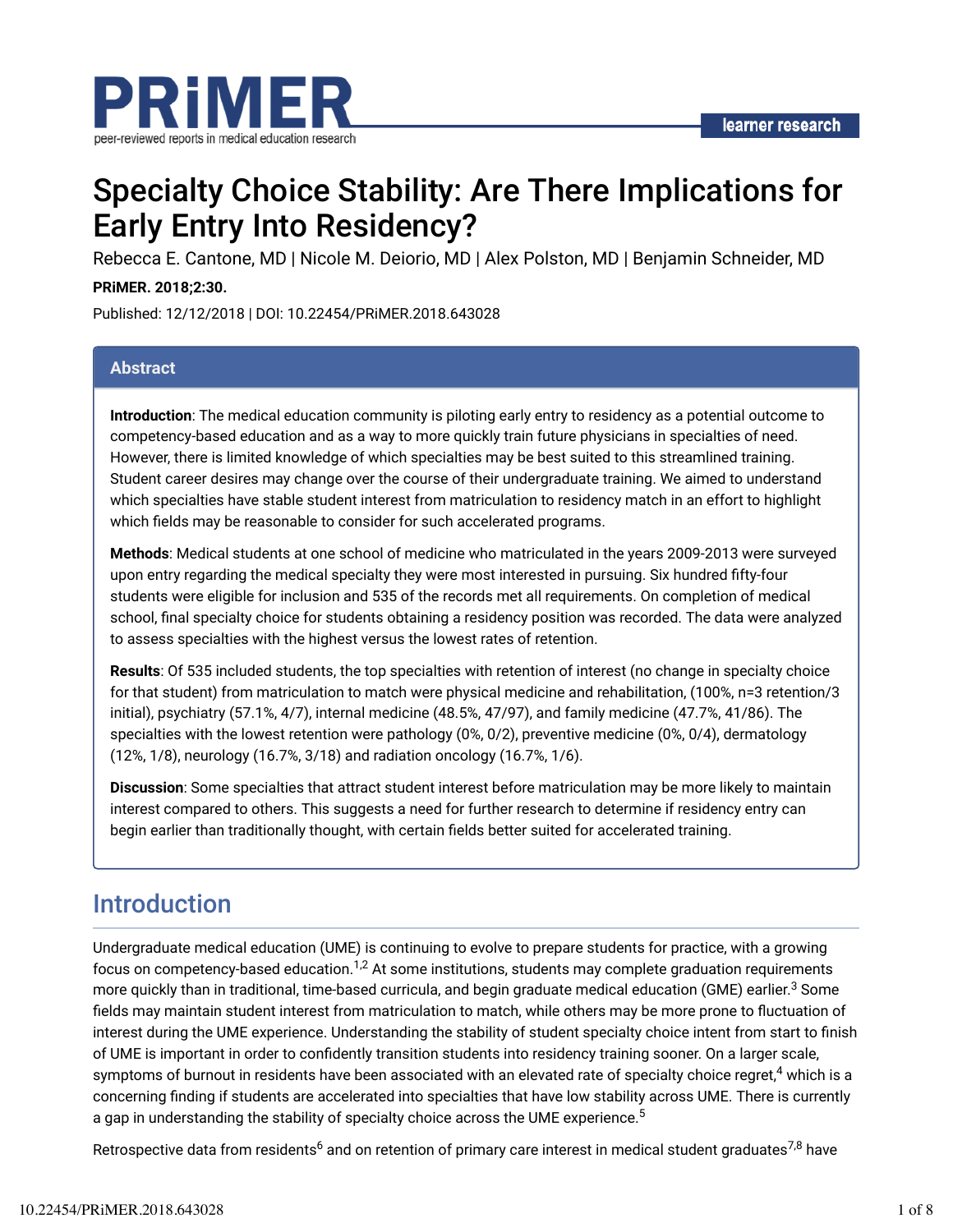been published, but recent studies do not focus on stability of specialty choice from start to finish of UME. There have been prior studies and reviews on specialty choice in medicine,<sup>9</sup> factors associated with selecting primary care versus nonprimary care careers, $^{\rm 10}$  and predictors of rural practice. $^{\rm 11}$  However, the focus of this literature has primarily been on factors influencing ultimate specialty or practice choice, and not the student-level changes in interest from matriculation to match.

This question of congruency was assessed in the 1980's and data suggested that as high as 70% of graduates' early choices remained stable.<sup>12</sup> In that study, internal medicine (IM), family medicine (FM) and general surgery (GS) had the greatest interest at the start and end of medical school. Updated data are needed as at that time there were only 21 primary medical specialties<sup>13</sup> versus the 26 in 2018,<sup>14</sup> and 62.5% of all US medical student graduates entered residency in IM, FM, or GS at that time versus 33% in 2018. To address this gap in data, our key aim was to study the general and specialty-specific rate of interest stability from matriculation to match. We sought to guide accelerated UME training decisions with more updated data to examine if stability is more pronounced in certain specialties.

## **Methods**

Our institutional review board approved all phases of this study. We retrospectively analyzed our UME program's prematriculation survey, a detailed survey sent to entering students in the school of medicine (SOM) in the weeks before their first day of medical school. The survey asks for the top anticipated specialty choice for each student, and results were accessed for those who matriculated from 2009-2013.

Six hundred and fifty-four students received the matriculation survey during that period and were eligible for inclusion in our data collection. Matriculated students were excluded if they did not complete the survey (n=53), did not finish medical school (n=19), were still enrolled as a student at the time of analysis (n=38), or were admitted to the combined oral maxillofacial surgery program (n=9).

Specialty choice was identified using the UME program's match data. Each student's initial and matched specialties were paired, then the data were deidentified for analysis. Data were grouped by matriculation year to account for differing times to complete the UME program. Each matriculating and graduating class was also sorted by specialty choice to calculate the percentage of each class interested in each specialty upon matriculation and graduation, respectively.

Each student record was classified as showing "retention" if the initial choice and match specialty were congruent. If interest diverged, we reported "recruitment" into the specialty in which they matched and "loss of interest" in the specialty they had initially chosen, maintaining awareness that loss of interest may also be related to perceived competitiveness to match in that field. Student records were sorted by specialty for each of the three groups to calculate percentages of retention, recruitment, and loss of interest. Specialties with less than one student at matriculation or match were also excluded. Because of the relatively small numbers of students who enter into surgical subspecialties each year, we placed the following specialties into a single group for analysis: cardiothoracic, neurologic, plastic, vascular, and urologic surgery, and otolaryngology.

Retention was calculated as the number of students matched into the specialty they chose at matriculation (numerator) divided by the total number of students who initially chose that specialty (denominator) and multiplied by 100 to report a percentage. Each student record was examined independently to discern individual changes from matriculation to match instead of overall percentages of the class. We also calculated percentages of recruitment and loss of interest to characterize specialties with lower retention rates. We selected 40% as a cutoff for greater retention based on a clear division in our data of specialties that had the highest rates, above the national retrospective average of 26% as reported by the AAMC. $^6$ 

### **Results**

Table 1 shows the retention data by specialty. Five hundred thirty-five students met the criteria for data analysis. The specialties of medical genetics, combined medicine-pediatrics, and nuclear medicine showed insufficient interest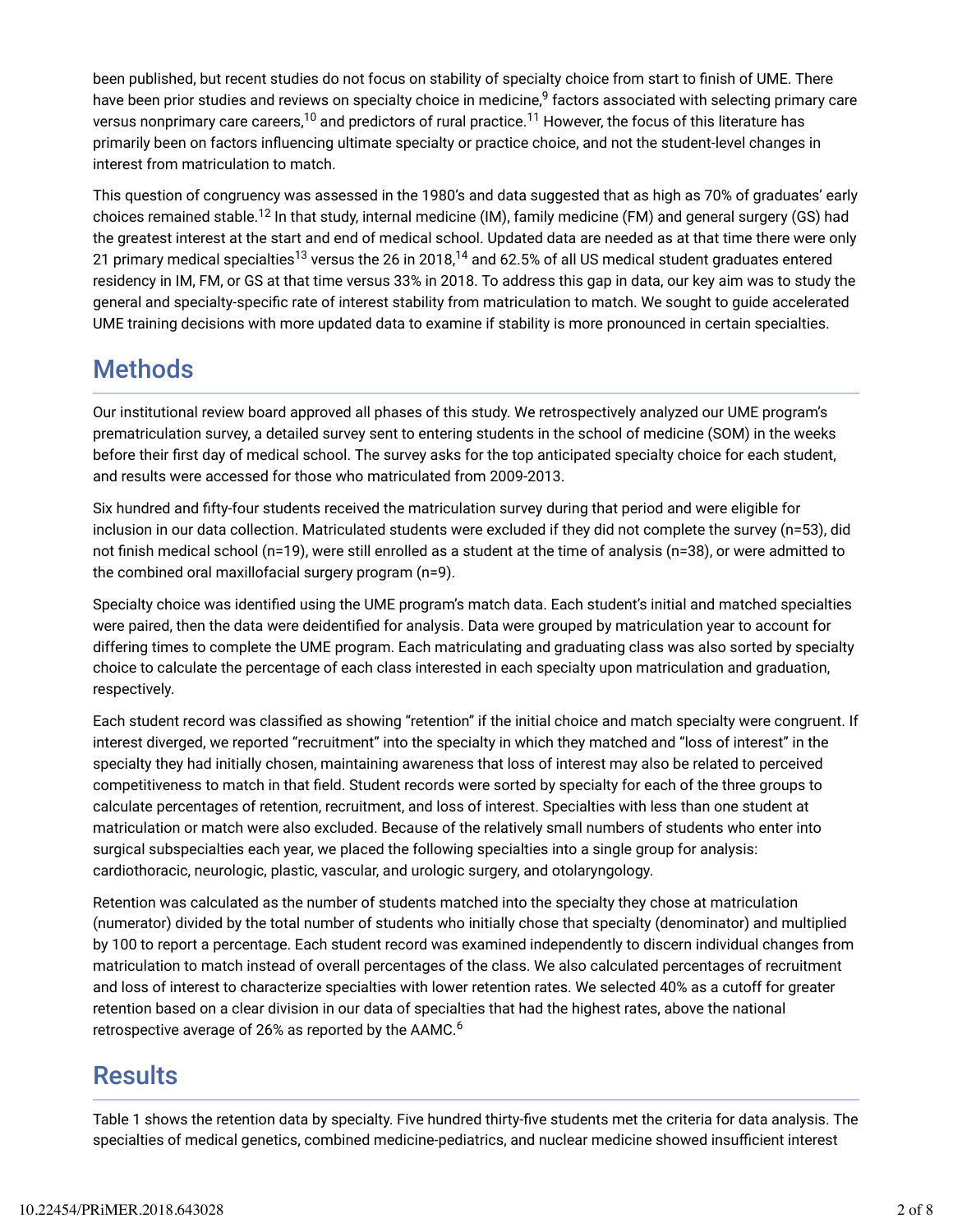for analysis (less than one student each year) and were excluded. The mean retention across all specialties was 34.9% (187/535) and clustered grossly into three groups. Five specialties were high retainers at greater than 40%, and eight specialties were low retainers at less than 20% (Figure 1), with the remainder of specialties falling in the middle. Physical medicine and rehabilitation had 100% retention, though the total number of students was small (100%, n=3 retention/3 initial). The next highest retaining specialties were psychiatry (57.1%, 4/7), internal medicine (48.5%, 47/97), family medicine (47.7%, 41/86), and anesthesiology (46.2%, 6/13); see Table 2. The specialties with the lowest rates of retention were pathology (0%, 0/2), preventive medicine (0%, 0/4), dermatology (12%, 1/8), neurology (16.7%, 3/18) and radiation oncology (16.7%, 1/6); see Table 3.

Table 4 reports specialties with the greatest increase in specialty interest during medical school while Table 5 reports those specialties with the highest loss of interest. These single-institution data provide the specialty interest stability from matriculation to match for 82% (535/653) of all students who matriculated in the years 2009-2013.

### **Discussion**

These data suggest that specialty interest stability varies by specialty and that all specialties had students who lost and gained interest during the UME experience. This institution also shows a higher retention rate in specialty interest than the national average.

In considering the varying retention rates in certain fields, studies show that life experiences or additional extracurricular and degree experiences<sup>15,16</sup> may factor into why students maintained the same specialty choice throughout medical school. For example, physical medicine and rehabilitation demonstrated 100% retention. Since this is likely a lesser-known specialty to the general population, we believe that students with interest in this at matriculation may have had premedical experience in this specialty. Despite commonly held beliefs, specialty interest groups may not increase specialty choice in a given field. $^{17,18}$  Negative reputations of a specialty may also not impact specialty interest as previously thought.<sup>19–21</sup> Control over lifestyle has recently been explored to account for shifts in specialty selection. $^{22}$  More research should examine these concepts with student-specific data like ours to understand how students change their perception of fields throughout UME.

Limitations of this study are related to its single-site, pilot nature and the smaller numbers of students. The medical specialties break down into high, medium, and low stability groups; of the high stability specialties, only IM and FM have large enough numbers of total students to feel confident that these trends could be reproduced. Our additional retention specialties did not show the same volume of total student numbers during our study. Notably, final specialty choice as reported by match data may not reflect the actual desired specialty choice entering the match for students who were less competitive (or perceived as such) and therefore matched into a different field. Additionally, this single institution study was at the only university academic medical center in our state, and overt and hidden curricula that influence specialty choice may differ across other programs. A multicenter study would mitigate these limitations. However, historic specialty choice by percentage of the class from this medical school does mirror nationally reported rates, $^{\text{14}}$  so we hope these findings may be reproducible at similar institutions.

As some institutions move toward a competency-based education system or consider accelerated entry into residency programs, we encourage more institutions to track these data. Based on our data, it may be wise to first target IM and FM for accelerated UME to GME pathways to prevent a loss of resources incurred if residents later change specialties or abandon the accelerated program. Institutions could lose significant financial resources if residents left an accelerated program due to decision regret. This study may suggest a need for programs to ensure students have opportunities for robust career exploration prior to participating in accelerated residency programs, as we do not know when these decision changes occur.

Finally, if student- or specialty-specific factors can be determined, it would be beneficial to use this information to target medical school matriculants who will eventually meet the workforce needs or demands of the health care system at the regional or national level. If specialty interest can be retained, targeted recruitment can be considered even prior to UME matriculation.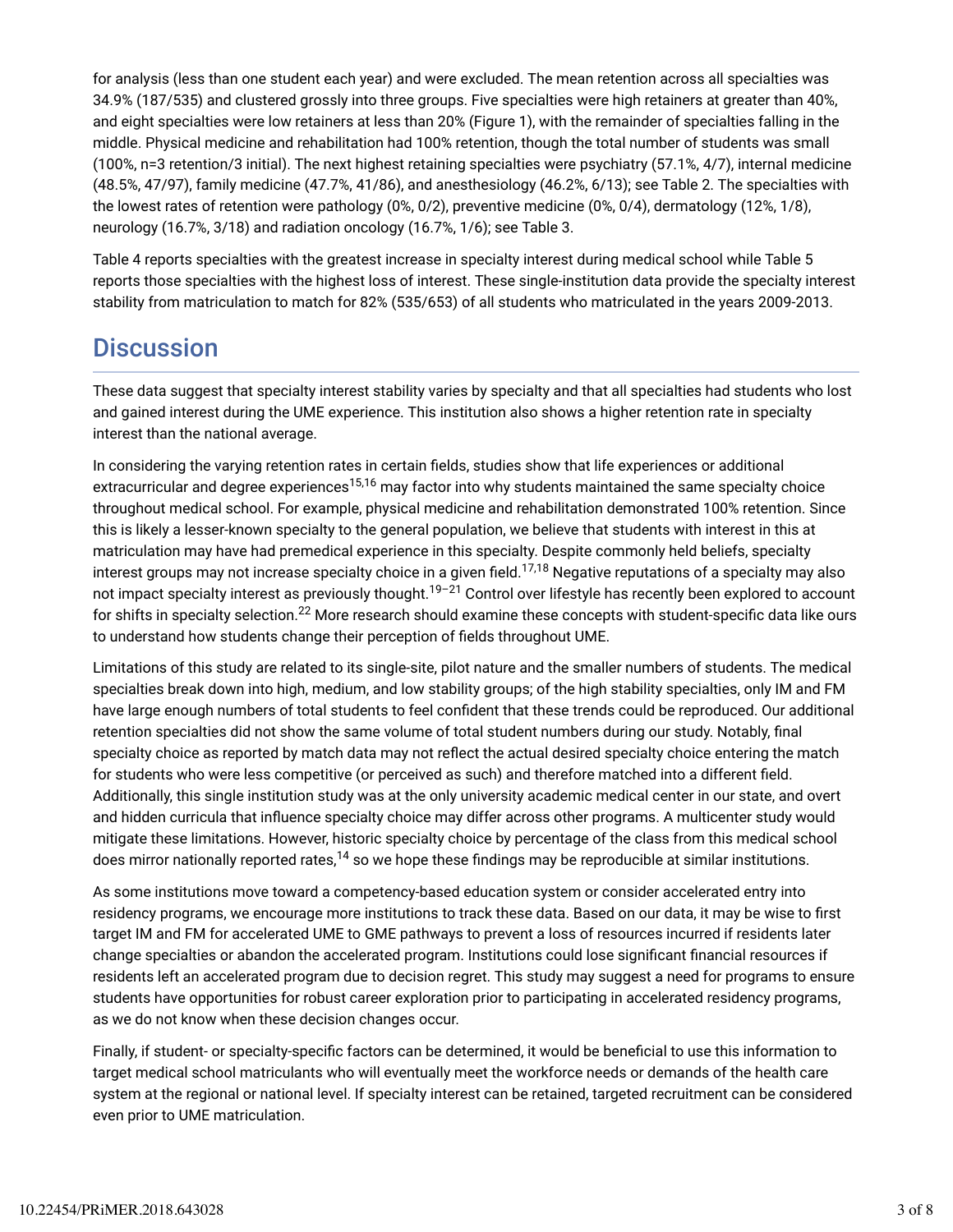# **Conclusions**

Pilot data at one UME institution show a method and a need to examine which specialties have more persistent medical student interest from matriculation to graduation. This would assist in deciding which programs may be best suited for accelerated tracks into residency specialties. It would also assist in understanding student- or institution-specific factors that may contribute to the decision and allow for additional ideas in sustaining an appropriately balanced medical workforce.

# Tables and Figures

| <b>Specialty (alphabetically)</b>                                                                 | No. Selected at<br><b>Matriculation</b> | No.<br><b>Matched</b> | No.<br><b>Retention</b> | <b>Percent</b><br><b>Retention</b> |
|---------------------------------------------------------------------------------------------------|-----------------------------------------|-----------------------|-------------------------|------------------------------------|
| Anesthesiology                                                                                    | 13                                      | 35                    | 6                       | 46.15%                             |
| Dermatology                                                                                       | 8                                       | 2                     | $\mathbf{1}$            | 12.50%                             |
| Diagnostic radiology                                                                              | 11                                      | 20                    | 4                       | 36.36%                             |
| Emergency medicine                                                                                | 72                                      | 58                    | 25                      | 34.72%                             |
| Family medicine                                                                                   | 86                                      | 92                    | 41                      | 47.67%                             |
| Internal medicine                                                                                 | 97                                      | 109                   | 47                      | 48.45%                             |
| Medicine-pediatrics                                                                               | 0                                       | 4                     | 0                       |                                    |
| Neurology                                                                                         | 18                                      | 6                     | 3                       | 16.67%                             |
| No match*                                                                                         | $\overline{\phantom{a}}$                | 6                     | ٠                       |                                    |
| Obstetrics and gynecology                                                                         | 30                                      | 35                    | 11                      | 36.67%                             |
| Ophthalmology                                                                                     | 6                                       | 10                    | $\overline{2}$          | 33.33%                             |
| Orthopedic surgery                                                                                | 32                                      | 8                     | 6                       | 18.75%                             |
| Pathology                                                                                         | $\overline{2}$                          | 5                     | 0                       | 0.00%                              |
| Pediatrics                                                                                        | 71                                      | 41                    | 20                      | 28.17%                             |
| Physical medicine and rehabilitation                                                              | 3                                       | 5                     | $\mathbf{3}$            | 100.00%                            |
| Preliminary/transitional only                                                                     | 0                                       | 14                    | 0                       |                                    |
| Preventive medicine                                                                               | $\overline{\mathbf{4}}$                 | 0                     | 0                       | 0.00%                              |
| Psychiatry                                                                                        | $\overline{7}$                          | 17                    | 4                       | 57.14%                             |
| Radiation oncology                                                                                | 6                                       | 6                     | 1                       | 16.67%                             |
| Surgery-general                                                                                   | 37                                      | 41                    | $\overline{7}$          | 18.92%                             |
| Surgical subspecialty: cardiothoracic, otolaryngology,<br>neurologic, plastic, urologic, vascular | 32                                      | 21                    | 6                       | 18.75%                             |
| <b>Total/Mean:</b>                                                                                | 535                                     | 535                   | 187                     | 34 95%                             |

#### Table 1: Specialty Choice Retention by Specialty

\* Collected for data completion but not analyzed further.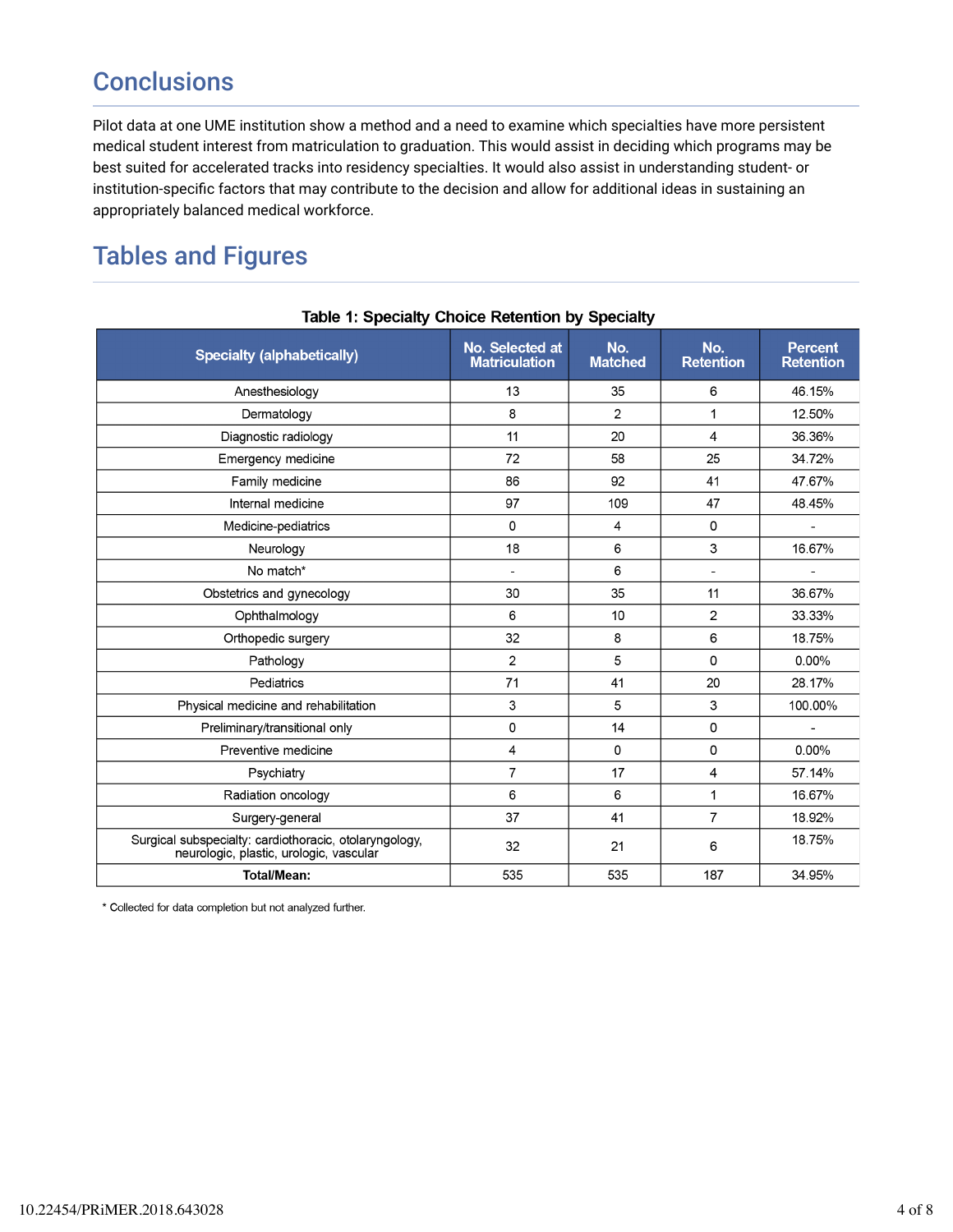

#### Figure 1: Percent Specialty Retention From Matriculation to Match

#### **Table 2: Highest Retention Specialty Choices**

| <b>Specialty Choice</b>              | <b>Percent Retention (n)</b> |
|--------------------------------------|------------------------------|
| Physical medicine and rehabilitation | 100.0(3)                     |
| Psychiatry                           | 57.1(4)                      |
| Internal medicine                    | 48.5 (47)                    |
| Family medicine                      | 47.7 (41)                    |
| Anesthesiology                       | 46.2(6)                      |

#### **Table 3: Lowest Retention Specialty Choices**

| <b>Specialty Choice</b> | <b>Percent Retention (n)</b> |
|-------------------------|------------------------------|
| Surgery-general         | 18.9(7)                      |
| Orthopedic surgery      | 18.8(6)                      |
| Surgical subspecialty   | 18.8(6)                      |
| Neurology               | 16.7(3)                      |
| Radiation oncology      | 16.7(1)                      |
| Dermatology             | 12.5(1)                      |
| Pathology               | 0.0(0)                       |
| Preventive medicine     | 0.0(0)                       |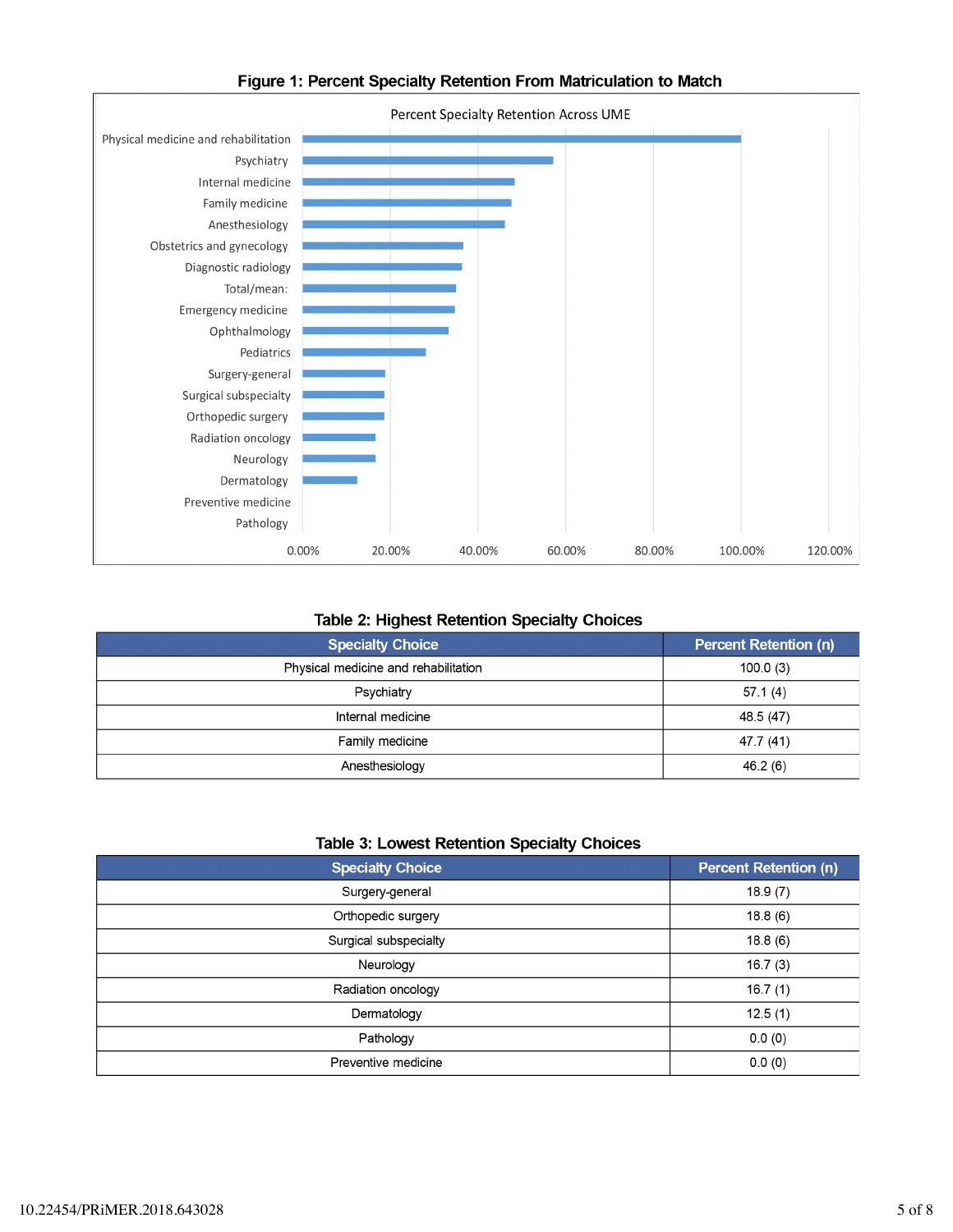#### **Table 4: Recruitment Specialty Choices**

| <b>Specialty Choice</b> | <b>Percent Recruited In (n)</b> |
|-------------------------|---------------------------------|
| Radiation oncology      | 83.3(5)                         |
| Surgery-general         | 82.9 (34)                       |
| Anesthesiology          | 82.9 (29)                       |
| Diagnostic radiology    | 80.0(16)                        |
| Ophthalmology           | 80.0(8)                         |
| Psychiatry              | 76.5 (13)                       |

#### Table 5: Loss of Interest Specialty Choices

| <b>Specialty Choice</b> | <b>Percent Changed Out (n)</b> |
|-------------------------|--------------------------------|
| Pathology               | 100.0(2)                       |
| Preventive medicine     | 100.0(4)                       |
| Dermatology             | 87.5(7)                        |
| Neurology               | 83.3 (15)                      |
| Radiation oncology      | 83.3(5)                        |
| Orthopedic surgery      | 81.3 (26)                      |
| Surgical subspecialty   | 81.3 (26)                      |
| Surgery-general         | 81.1 (30)                      |

#### Acknowledgments

The authors thank Anita D. Taylor for her creation of the prematriculation survey and maintenance of the records**.**

#### **Presentations:**

Polston A, Cantone R, Deiorio N, Schneider B. Specialty choice stability: are there implications for advising and early entry into residency? OHSU Educational Symposium, April 27, 2018.

Cantone R, Schneider B, Deiorio N. Medical student specialty choice: congruency from pre-matriculation to match. 2018 AAMC Annual Meeting – Learn Serve Lead. Highlights in Medical Education. Austin Texas, November 2-6, 2018.

#### Corresponding Author

Rebecca E. Cantone, MD

Oregon Health & Science University, Mail code FM, 3181 SW Sam Jackson Parkway, Portland, OR 97239 cantone@ohsu.edu

#### **Author Affiliations**

Rebecca E. Cantone, MD - Department of Family Medicine, Oregon Health & Science University, Portland, OR Nicole M. Deiorio, MD - Virginia Commonwealth University School of Medicine, Richmond, VA Alex Polston, MD - Alaska Family Medicine Residency, Anchorage, AK Benjamin Schneider, MD - Department of Family Medicine, Oregon Health & Science University, Portland, OR

#### References

1. Abramson SB, Jacob D, Rosenfeld M, et al. A 3-year M.D.—accelerating careers, diminishing debt. N Engl J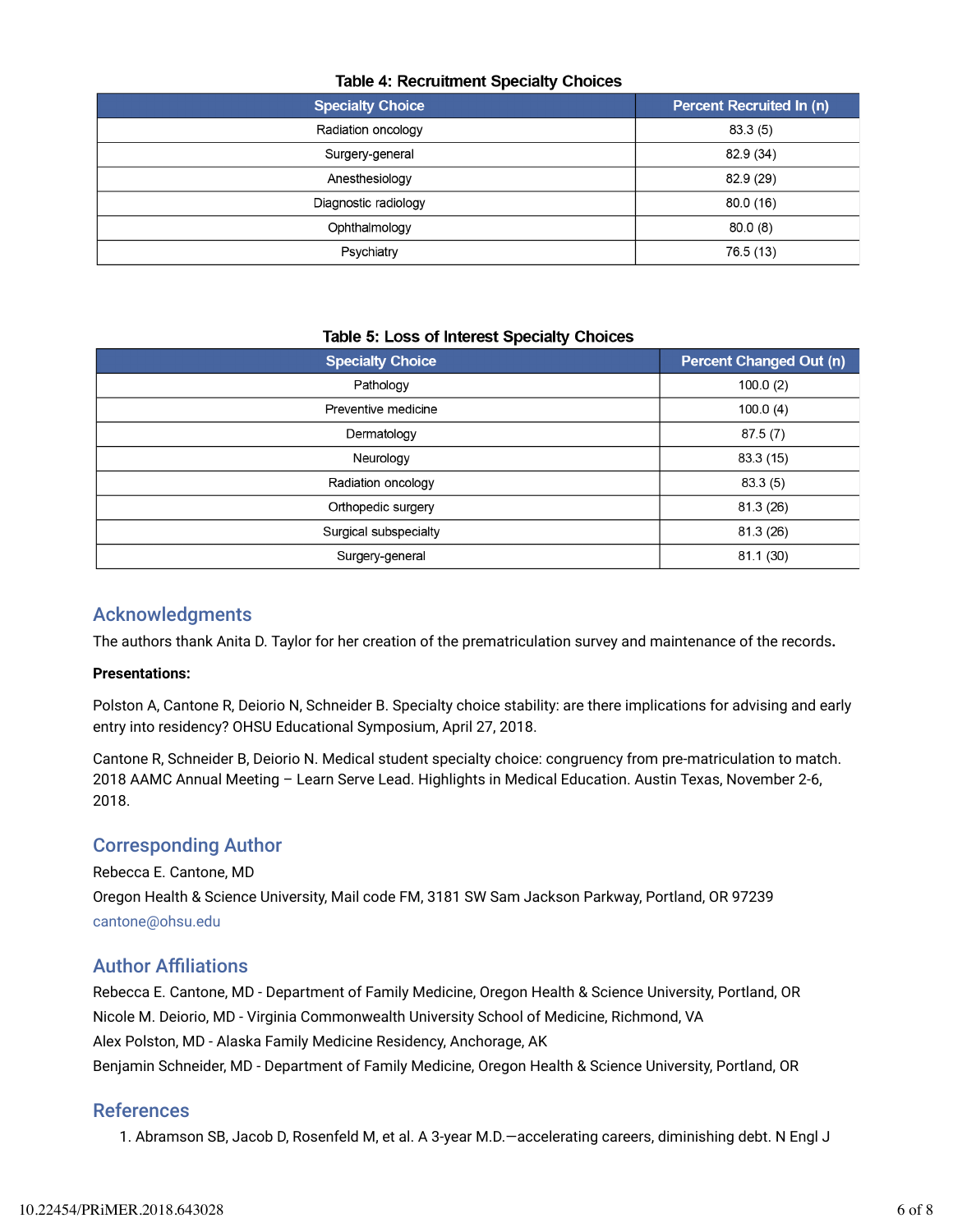Med. 2013;369(12):1085-1087. https://doi.org/10.1056/NEJMp1304681

- 2. Andrews JS, Bale JF Jr, Soep JB, et al; EPAC Study Group. Education in pediatrics across the continuum (EPAC): first steps toward realizing the dream of competency-based education. Acad Med. 2018;93(3):414-420. https://doi.org/10.1097/ACM.0000000000002020
- 3. Hauer KE, Durning SJ, Kernan WN, et al. Factors associated with medical students' career choices regarding internal medicine. JAMA. 2008;300(10):1154-1164. https://doi.org/10.1001/jama.300.10.1154
- 4. Dyrbye LN, Burke SE, Hardeman RR, et al. Association of clinical specialty with symptoms of burnout and career choice regret among US resident physicians. JAMA. 2018;320(11):1114-1130. https://doi.org/10.1001 /jama.2018.12615
- 5. Wright B, Scott I, Woloschuk W, Brenneis F, Bradley J. Career choice of new medical students at three Canadian universities: family medicine versus specialty medicine. CMAJ. 2004;170(13):1920-1924. https://doi.org/10.1503/cmaj.1031111
- 6. Association of American Medical Colleges. Report on Residents, Data & Analysis Table A1: Continuity of Specialty Preference on the Matriculating Student Questionnaire and the Graduation Questionnaire. https://www.aamc.org/data/484712/report-on-residents-2017-a1table.html. Accessed December 7, 2018.
- 7. Compton MT, Frank E, Elon L, Carrera J. Changes in U.S. medical students' specialty interests over the course of medical school. J Gen Intern Med. 2008;23(7):1095-1100. https://doi.org/10.1007/s11606-008-0579-z
- 8. Zeldow PB, Preston RC, Daugherty SR. The decision to enter a medical specialty: timing and stability. Med Educ. 1992;26(4):327-332. https://doi.org/10.1111/j.1365-2923.1992.tb00177.x
- Bland CJ, Meurer LN, Maldonado G. Determinants of primary care specialty choice: a non-statistical meta-9. analysis of the literature. Acad Med. 1995;70(7):620-641. https://doi.org/10.1097 /00001888-199507000-00013
- 10. Bennett KL, Phillips JP. Finding, recruiting, and sustaining the future primary care physician workforce: a new theoretical model of specialty choice process. Acad Med. 2010;85(10)(suppl):S81-S88. https://doi.org /10.1097/ACM.0b013e3181ed4bae
- 11. Rabinowitz HK, Diamond JJ, Markham FW, Santana AJ. The relationship between matriculating medical students' planned specialties and eventual rural practice outcomes. Acad Med. 2012;87(8):1086-1090. https://doi.org/10.1097/ACM.0b013e31825cfa54
- 12. Carline JD, Greer T. Comparing physicians' specialty interests upon entering medical school with their eventual practice specialties. Acad Med. 1991;66(1):44-46. https://doi.org/10.1097 /00001888-199101000-00013
- 13. National Resident Matching Program. 1986 NRMP Data. https://mk0nrmpcikgb8jxyd19h.kinstacdn.com/wpcontent/uploads/2013/08/resultsanddata1986.pdf. Accessed December 7, 2018.
- 14. National Resident Matching Program. Results and Data Main Residency Match. (2016). http://www.nrmp.org /wp-content/uploads/2016/04/Main-Match-Results-and-Data-2016.pdf. Accessed December 7, 2018.
- 15. Kost A, Cawse-Lucas J, Evans DV, Overstreet F, Andrilla CHA, Dobie S. Medical student participation in family medicine department extracurricular experiences and choosing to become a family physician. Fam Med. 2015;47(10):763-769.
- 16. Brown A, Ismail R, Gookin G, Hernandez C, Logan G, Pasarica M. The effect of medical student volunteering in a student-run clinic on specialty choice for residency. Cureus. 2017;9(1):e967. https://doi.org/10.7759 /cureus.967
- 17. McKee ND, McKague MA, Ramsden VR, Poole RE. Cultivating interest in family medicine: family medicine interest group reaches undergraduate medical students. Can Fam Physician. 2007;53(4):661-665.
- 18. Baraka SM, Ebell MH. Family medicine interest groups at US medical schools. Fam Med. 1995;27(7):437-439.
- 19. Burack JH, Irby DM, Carline JD, Ambrozy DM, Ellsbury KE, Stritter FT. A study of medical students' specialtychoice pathways: trying on possible selves. Acad Med. 1997;72(6):534-541. https://doi.org/10.1097 /00001888-199706000-00021
- 20. Hunt DD, Scott C, Zhong S, Goldstein E. Frequency and effect of negative comments ("badmouthing") on medical students' career choices. Acad Med. 1996;71(6):665-669. https://doi.org/10.1097 /00001888-199606000-00022
- 21. Rohan-Minjares F, Alfero C, Kaufman A. How Medical Schools Can Encourage Students' Interest in Family